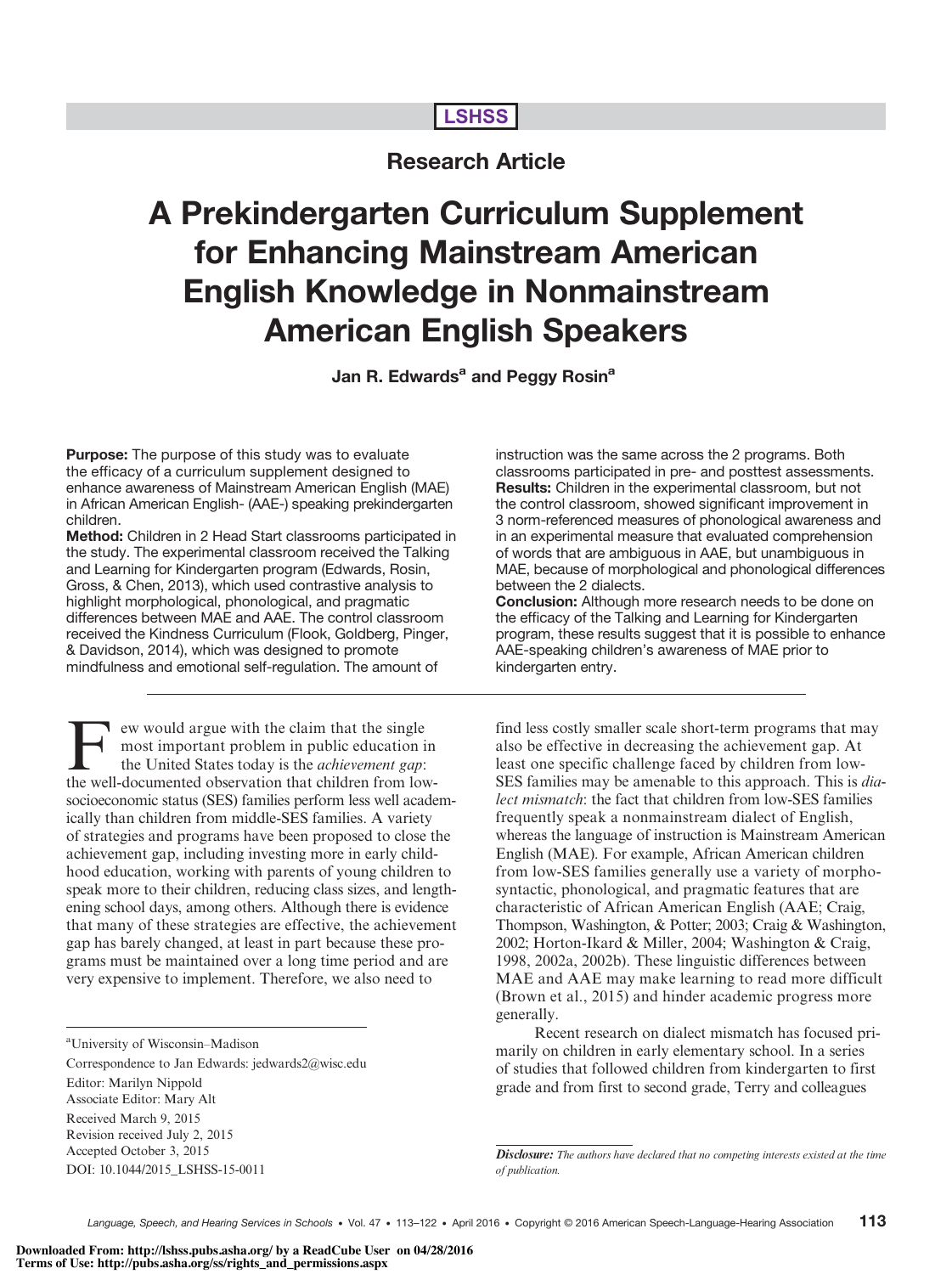(Terry & Connor, 2012; Terry, Connor, Petscher, & Conlin, 2012) found that nonmainstream dialect use (as indexed by scores on the Diagnostic Evaluation of Language Variation [DELV]; Seymour, Roeper, deVilliers, & deVilliers, 2005), was predictive of poor reading performance; the higher the DELV score in kindergarten or first grade, the lower the reading score in first or second grade. Edwards et al. (2014) measured dialect density (number of dialect features relative to the total number of words in a 50-utterance language sample; cf. Oetting & McDonald, 2002) in young AAEspeaking children and found that dialect density was negatively correlated with comprehension of MAE in a lexical task that focused on words that were ambiguous in AAE but not MAE. The stimuli included words such as cold, which is ambiguous in AAE because of the AAE phonological feature of final consonant cluster deletion, as well as words such as *cats*, which is ambiguous in AAE because of the morphological feature of optional plural deletion. Furthermore, this relationship between dialect density and MAE comprehension was independent of vocabulary size.

Several theories have been proposed to explain why dialect mismatch might result in poor academic performance (e.g., Washington, Terry, & Seidenberg, 2013). One theory is that teachers may have negative impressions of students who speak nonmainstream dialects (e.g., Labov, 1995), and it is well known that teacher expectations impact academic outcomes (e.g., Cooper, 1979). A second hypothesis is that high dialect density in school-age children is a symptom of a more general problem with linguistic flexibility and metalinguistic awareness. The results of Craig, Kolenic, and Hensel (2014), who directly measured dialect shifting in AAE-speaking children whom they followed from first to third grade, support this claim. They found that children who showed less evidence of dialect shifting had poorer metalinguistic awareness. Last, there is considerable evidence that it is more difficult for adult listeners to process an unfamiliar dialect, particularly in noise (Clopper, 2012; Clopper & Bradlow, 2008). Both Harris and Schroeder (2013) and Edwards et al. (2014) proposed that such findings suggest that dialect mismatch will put non-MAE (NMAE) speakers at a disadvantage: In the noisy classroom environment, they need to expend additional cognitive resources simply to understand their teacher.

The explanations of the relationship between dialect mismatch and academic performance are not mutually exclusive. Furthermore, the fact remains that most children who speak a nonmainstream dialect of English face the challenge that the language of instruction is MAE when they enter school. Several programs have been successful at teaching MAE to NMAE-speaking school-age children. The dialect-shifting programs of Wheeler and Swords (2010) and Fogel and Ehri (2000) are aimed at children from third to sixth grade; these programs use contrastive analysis of morphosyntactic differences between MAE and AAE and focus primarily on written language. Toggle Talk (Craig, 2013) is designed for kindergarten and first grade children. This program also focuses on explicitly

contrasting MAE (formal language or school talk) and AAE (informal language or home talk) and on morphosyntactic differences only.

There are currently no systematic programs that highlight differences between mainstream and nonmainstream dialects of English that are designed for children prior to school entry. It would clearly be desirable to introduce children who speak a nonmainstream dialect to the concept of dialect shifting and to the features of MAE prior to school entry. This type of early intervention would have the potential to enhance children's ability to understand MAE and to more efficiently learn how to dialect shift after kindergarten entry. The purpose of this study was to evaluate whether embedding an indirect approach that focused on phonological and pragmatic differences in addition to morphosyntactic differences between the two dialects (also using contrastive analysis) in a developmentally appropriate emergent literacy curriculum could increase understanding of MAE in NMAE-speaking children prior to kindergarten entry.

# Method

# **Participants**

Participating children were enrolled at Head Start centers in Madison, Wisconsin, for a summer kindergarten readiness program. The children were all 5 years of age rather than the mixed age preschool/prekindergarten classes typical at Head Start. Head Start enrolls children on the basis of family income less than 100% of the federal poverty guidelines and other family risk factors (e.g., homelessness, receiving Supplemental Security or Wisconsin Works-2 cash benefits, incarcerated parent, parent mental health issues, etc.).

The experimental and control classrooms were implemented at two separate Head Start centers. There were 13 children in the experimental classroom (seven boys, six girls,  $M = 5.5$  [years; months]). There were eight children in the control classroom (two boys, six girls,  $M = 5;4$ ). Ten of the 13 children in the experimental classroom were African American, two were Latino, and one was European American. The two Latino children were bilingual. All children were tested in English, and all instruction was in English. On the basis of authentic assessment by the second author who interacted with all children individually in informal conversation, all 13 children in the experimental classroom spoke a nonmainstream dialect of English, characterized by morphological and phonological differences from the mainstream dialect that are typical of AAE (Craig et al., 2003; Washington & Craig, 2002a).

# Procedure

# Design

There were two classrooms, an experimental and a control classroom. Both classrooms received a supplemental program in addition to Head Start's full-day 7-week summer kindergarten readiness program. This design was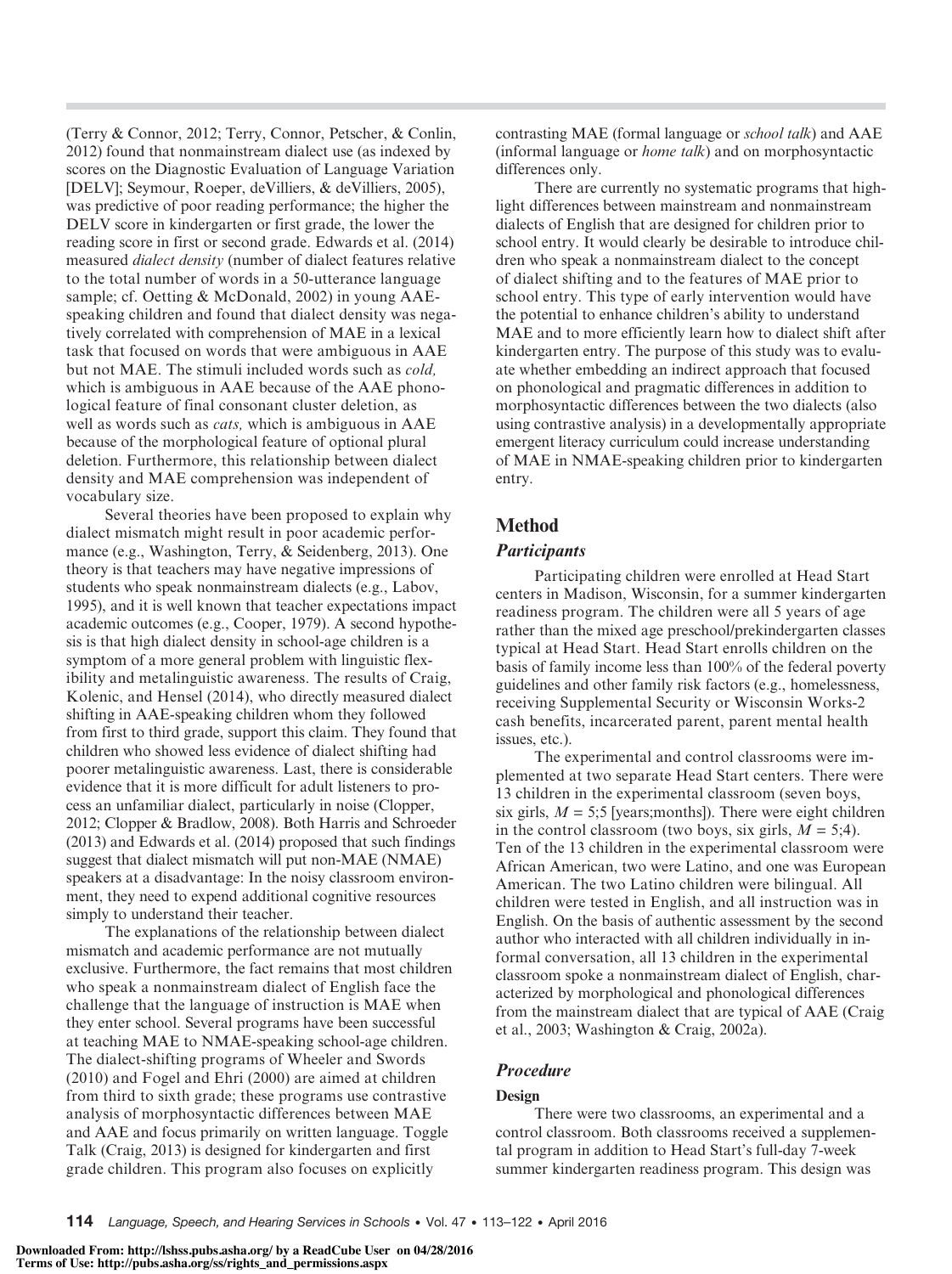intended to control for the Hawthorne effect, the wellknown observation that individuals may change their behavior simply as a consequence of being part of a study (e.g., Wickström & Bendix, 2000)—that is, if there were a significant increase in performance between pre- and posttest assessments in the classroom that received the dialect mismatch curriculum supplement (the Talking and Learning for Kindergarten program; Edwards, Rosin, Gross, & Chen, 2013), we could not conclude on this basis alone that the TALK program was effective, as the posttest improvement could be due to the Hawthorne effect. However, we could claim that the TALK program was effective if both of the following conditions were met. First, there was also a control classroom that received a different curriculum supplement; and second, children in the experimental classroom, but not in the control classroom, improved their performance on the language-related measures that were the focus of the TALK curriculum.

The experimental classroom participated in TALK, a developmentally appropriate language and emergent literacy curriculum supplement that emphasizes differences between MAE and AAE using contrastive analysis. In brief, the TALK program, designed by the second author and described in more detail below, consists of scripted lessons on the basis of weekly themes with associated books and extension activities, including music, movement, and crafts. The TALK program combines standard language and emergent literacy training with a focus on phonological, morphological, and pragmatic contrasts between MAE and NMAE. The control classroom participates in the Kindness Curriculum (Flook, Goldberg, Pinger, & Davidson, 2014). The Kindness Curriculum is designed to teach mindfulness to preschoolers and is focused on emotional self-regulation and compassion for others. The Kindness Curriculum, developed by instructors at Center for Investigating Healthy Minds (CIHM), consists of structured lessons plus the use of naturally occurring student interactions before and after each lesson to reinforce concepts and practices learned during each lesson. Kindness lessons include focused breathing and movement practices to develop awareness; selected books related to the theme of kindness and caring; and activities that provide children with the opportunity to share and demonstrate acts of kindness toward one another.

The two curricula were delivered the same number of hours per week (1 hr per day), 4 days a week, for 7 weeks. The Kindness Curriculum was implemented by a speechlanguage pathologist (SLP) who is a trained mindfulness teacher from the CIHM. The TALK curriculum lesson plan activities were developed and delivered by two graduate students from the University of Wisconsin–Madison Department of Communication Sciences and Disorders with 100% supervision of the second author.

#### **Assessments**

Children in the two programs received the same preand posttest assessments. The pre- and posttest assessments were performed at the Waisman Center of the University of Wisconsin–Madison in the Learning to Talk Laboratory (TALK assessments) and the CIHM (Kindness Curriculum assessments). Children were brought to the Waisman Center for the pre- and posttest assessment by their parents or by Head Start personnel. The research staff that administered the pre- and posttest assessments was different from the teachers who implemented the two curricula.

The assessments for the TALK program included standardized measures of expressive vocabulary and syntax (Expressive Vocabulary Test–Second Edition [EVT-2], Williams, 2007; the Elaborated Phrases and Sentences subtest [EPS] from the Test of Auditory Comprehension of Language–Third Edition [TACL, or TACL-EPS], Carrow-Woolfolk, 1999). We did not expect these measures to change during the 7-week program in either classroom, as expressive vocabulary and syntax were not direct targets of intervention for either program. Assessment also included three subtests to evaluate phonological awareness (blending subtest of the Comprehensive Test of Phonological Processing [CTOPP], Wagner, Torgesen, & Rashotte, 1999; rhyming and incomplete words subtests of the Test of Phonological Awareness Skills [TOPAS], Newcomer & Barenbaum, 2003). Because phonological awareness was a direct target of intervention for the TALK program, we wanted to evaluate whether there was a change from pre- to posttest for these measures in the experimental—but not the control—classroom.

The final assessment for the TALK program was an experimental measure of lexical comprehension of MAE (Edwards et al., 2014). In brief, the lexical comprehension task examined children's ability to understand words that were ambiguous in AAE, but unambiguous in MAE. For example, [koʊl] can mean *coal* or *cold* in AAE but can only mean coal in MAE. In a similar way, [kæts] can mean cat or cats in AAE but can only mean cats in MAE. Half of the items focused on a phonological contrast between MAE and AAE. This was final consonant cluster deletion (e.g., coal for cold), which is much more common in AAE than MAE (Craig et al., 2003; Guy, 1980). The other items focused on a morphological contrast between MAE and AAE. This was plural marking (e.g., *cat* for *cats*), which is optional in AAE if another number word is present (e.g., fifty cent; Washington & Craig, 2002a). All auditory stimuli were prerecorded and presented over a computer speaker. The experimental task included both a training and a test phase. The auditory stimuli for the training trials were recorded by a young adult female speaker of AAE, whereas the auditory stimuli for the test trials were recorded by a young adult female speaker of MAE. In the training phase, pictures and picture names were presented one at a time and the child was asked to repeat each picture name. The test phase used a three-alternative forced choice design. The child was presented with pictures of three words (target, foil, and distractor, as in *coal, cold,* and *bus* or *cat, cats*, and block) and was asked to point to the word that was named. As noted above, the condition of interest was the singleton consonant condition for both the phonological and morphological contrasts because these words (e.g., coal, goal, cat, block) are ambiguous in AAE but not in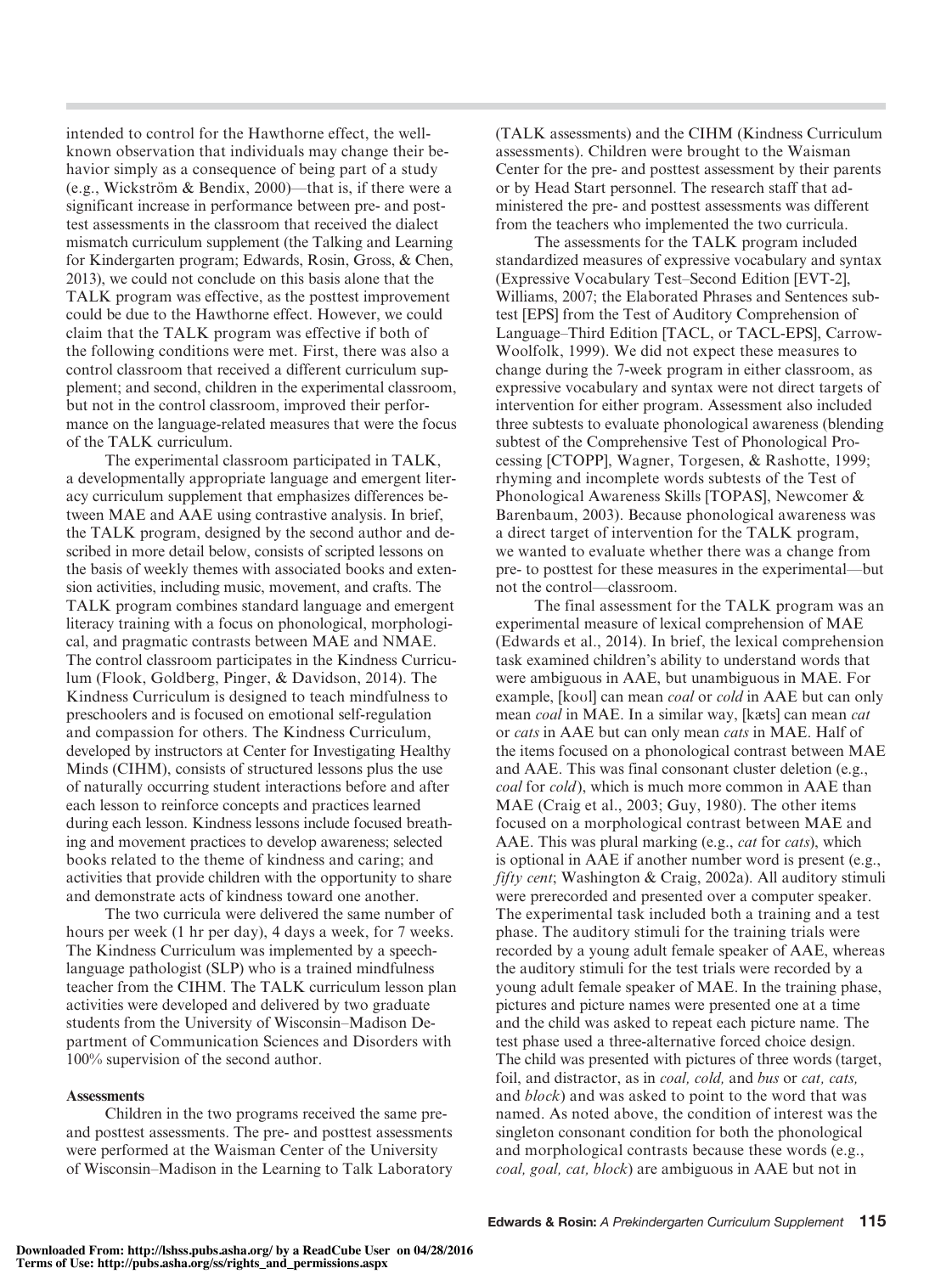MAE. We believe that this experimental task was an appropriate assessment for the TALK curriculum because both final consonant cluster deletion and plural marking were targets in this curriculum. Moreover, this formal method of testing lexical comprehension was not part of the TALK curriculum, and only six of the 36 words included in the experimental task were targets of instruction in the curriculum.

The children in both classrooms also participated in assessments for the Kindness Curriculum, which were designed to measure aspects of emotional self-regulation. In both classrooms, at the end of the programs, we also asked parents to fill out informal questionnaires on the two programs.

Mean pretest scores for both groups are shown in Table 1. Independent sample t tests for each pretest score revealed that there were no significant differences between the two groups except for one measure, the Incomplete Words subtest on the TOPAS. This subtest asks children to fill in missing sounds in familiar words (e.g., children hear "po\_ato" and need to add medial "t" to form potato). Because the statistical analysis of the efficacy of the TALK program was to compare each child to him/herself, this pretest difference should not influence these results.

#### TALK Program

TALK is a curriculum supplement aimed at enhancing NMAE-speaking preschool children's awareness of MAE. TALK was held for 7 weeks, 4 days per week for 60 min as part of Head Start's existing kindergarten readiness program. TALK was designed by the second author in collaboration with two graduate students and is based on developmentally appropriate, evidence-based practice for instruction of language and literacy for preschool children (Blachman, Ball, Black, & Tangel, 2000; Bunce, 2008; Haager, Dimino, & Perlman Windmueller, 2014; Lybolt, Armstrong, Techmanski, & Gottfred, 2007; Pufpaff, 2009; Shanahan & Lonigan, 2013). The curriculum is consistent with the Common Core State Standards for kindergarten children in Wisconsin as well as the Head Start Child Development and Early Learning Framework. TALK incorporated standard language and emergent literacy training by promoting a number of literacy-related activities, including

vocabulary learning, compound and complex sentence production, narrative development (highlighting story grammar elements in literature; i.e., characters, setting, internal response, problem, and resolution), literal and inferential question comprehension, rhyming skills (rhyme detection, creation, production, and oddity), and segmenting/blending skills (in syllables, compound words, and consonant–vowel– consonant words.

The unique aspect of TALK was that it blended direct, explicit, and systematic practice, as well as embedded practice, on the contrasts between MAE and NMAE in the context of an emergent literacy curriculum. Because AAE is one of the most researched and systematic NMAE dialects and the majority of the children in the kindergarten readiness program were African American, the phonological and morphosyntactic features of AAE were the basis for dialect contrast (Gidley & Shade, 2010). The phonological and morphosyntactic NMAE–MAE contrasts and pragmatic skill targets were preselected and repeatedly practiced throughout all daily lessons. The TALK targets included morphological, phonological, and pragmatic targets. The morphological targets focused on marking of plurals, possessives, copula, and auxiliary verbs. The phonological targets focused on word-final prevocalic consonant cluster reduction (e.g., [bɛs] for best), syllable-initial [d] for  $\delta$ / substitutions (e.g., [dɪs] for this), deletion of final  $\frac{1}{\sqrt{2}}$  or  $\frac{1}{\sqrt{2}}$  after the vowel  $\frac{1}{\sqrt{2}}$  (e.g.,  $\frac{1}{\sqrt{2}}$  or  $\frac{1}{\sqrt{2}}$ ), and metathesis (e.g., [æks] for ask). Last, the pragmatic/social language targets included the following: talking differently on the basis of context (e.g., greetings in formal vs. informal contexts), indirect requests, and listening to conversational partners.

The TALK lessons were delivered in large and small groups led by two graduate students under the full supervision of the second author. The Head Start lead and assistant teachers were present with their participation limited to behavior management or joining in the group activities. Each day the lead teacher rated the success of instruction and gave written feedback and suggestions about the content and execution of the TALK lessons (see the online supplemental materials, Supplemental Appendix A, for the Team Teaching Feedback Form). Feedback focused

Table 1. Mean pretest scores for participants in the experimental (TALK) and control (Kindness Curriculum) classrooms (standard deviations in parentheses).

| Group                 | $EVT-2^a$ | TACL-EPS <sup>b</sup> | CTOPP:<br><b>Blending</b> <sup>b</sup> | <b>TOPAS:</b><br><b>Rhyming</b> <sup>b</sup> | <b>TOPAS:</b><br>Incomplete words <sup>b, c</sup> |
|-----------------------|-----------|-----------------------|----------------------------------------|----------------------------------------------|---------------------------------------------------|
| <b>TALK classroom</b> | 98 (9)    | 11 $(2)$              | 10(1)                                  | 9(2)                                         | 10(1)                                             |
|                       | $n = 13$  | $n = 13$              | $n = 10$                               | $n = 13$                                     | $n = 13$                                          |
| Kindness classroom    | 91(12)    | 9(3)                  | 11 $(1)$                               | 9(2)                                         | 7(1)                                              |
|                       | $n = 7$   | $n = 8$               | $n = 2$                                | $n = 7$                                      | $n = 7$                                           |

Note. EVT-2 = Expressive Vocabulary Test–Second Edition; TACL-EPS = Test of Auditory Comprehension of Language–Third Edition; CTOPP = Comprehensive Test of Phonological Processing; TOPAS = Test of Phonological Awareness Skills.

<sup>a</sup>Standardized mean = 100, SD = 15; <sup>b</sup>Standardized mean = 10, SD = 3; <sup>c</sup>The two classrooms were significantly different at pretest,  $t(18) = 3.32, p = .004, d = 1.57$ .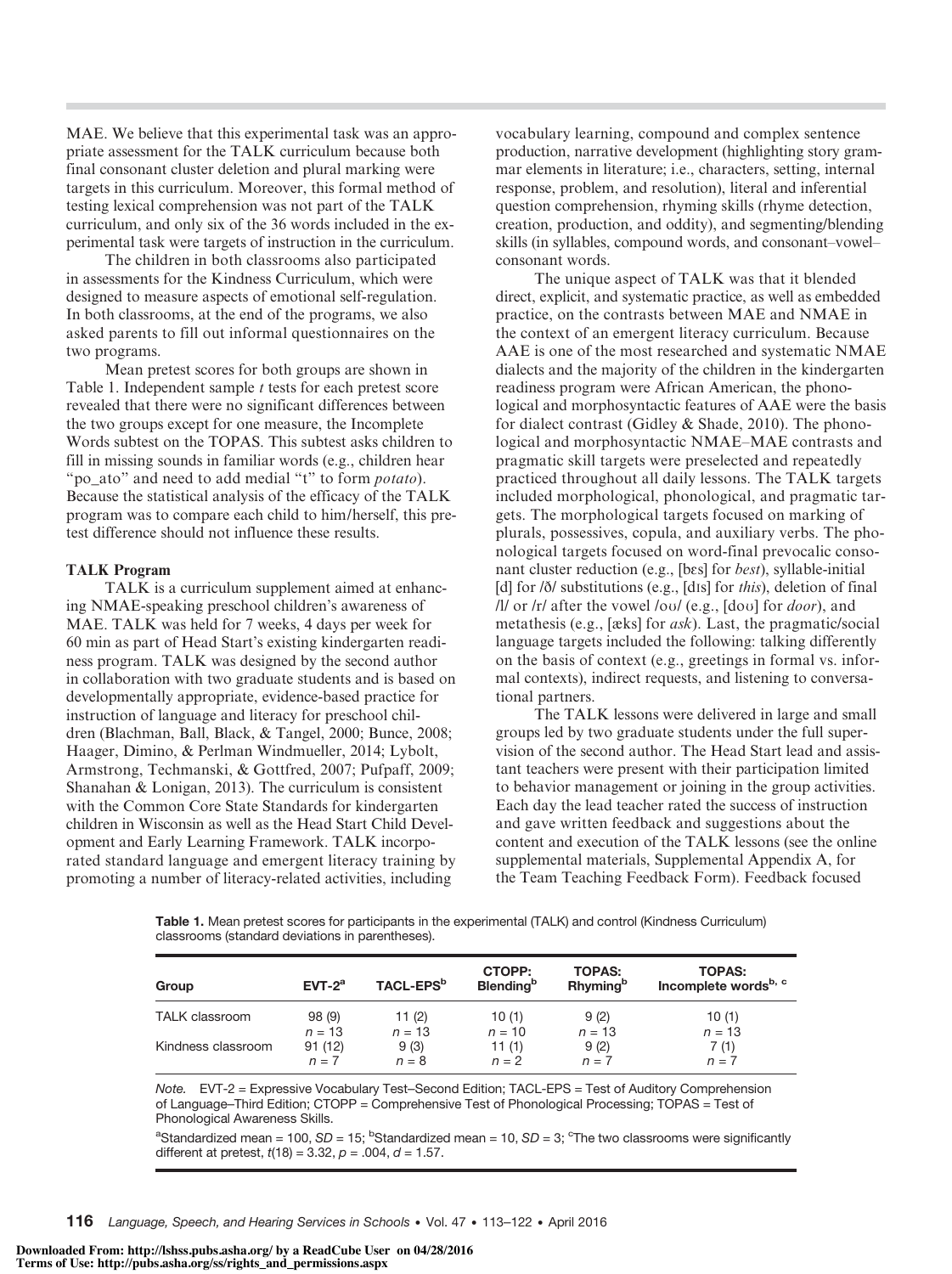on managing children during lessons or ideas for clarifying or sequencing instructions. Feedback did not alter the preselected TALK targets for the lessons but was used for ongoing continuous improvement of the instruction.

In addition to ensuring focused practice on the TALK targets, lessons were structured to set a predictable routine, address a variety of learning styles, engage children in brief targeted practice, and provide high interest activities and materials. Each day began with a 10-min opening circle, followed by a 20-minTalk Time and a 20-min Rhyme Time, and ended with a 10-min closing circle. The clinicians cotaught the opening and closing circle times with all of the children. The children were split into two groups for either Talk Time or Rhyme Time. The children switched groups for the other lesson before coming back together for the closing circle. Each clinician taught either Talk Time or Rhyme Time for 2 weeks and then alternated for the following 2 weeks. This pattern was repeated throughout the 7-week program.

Each week centered on a theme with selected TALK targets as the focus of the weekly activities (see Table 2 for the themes and associated books, stories, or poems selected). The TALK targets were then embedded into the daily lessons. Concentrated practice on certain TALK targets was planned and implemented during different activities (see Table 3 for an illustration of how a lesson incorporated the preselected TALK targets). Talk Time explicitly emphasized the morphosyntactic and phonologic contrasts between MAE and AAE. Talk Time incorporated shared-book reading, dramatic play, music and movement, crafts and book-extension activities. Children recited and acted out original scripts, poems, and short stories, which included MAE features such as plural /s/, the copula, and word-final consonant clusters.

Explicit emphasis during Rhyme Time was on phonologic contrasts within the framework of phonemic awareness and learning about the alphabetic principle. Children practiced rhyming, segmenting, and blending in addition to letter-sound correspondence. Rhyme Time also incorporated contrasts between MAE and AAE. For example, children practiced rhyming with words that ended in either /oʊl/ (coal, hole, bowl, goal) or /oʊld/ (cold, hold, bold, gold ). Rhyme Time incorporated music and dance, movement

games, table activities, and letter writing (on paper, whiteboards, air writing, finger on the floor).

Pragmatic and metalinguistic TALK targets were embedded into all activities but were explicitly taught during opening and closing circles. Dialect-shifting activities highlighted how everyone talks differently on the basis of different conversational and social contexts (e.g., friends vs. teachers, home vs. school). Appreciation for these differences was expressed, for example, in greetings in the opening circle time as children and teachers took turns saying hello in different languages or as different characters (e.g., goat or troll talk). Pragmatic features of MAE such as interpreting indirect questions (e.g., "Can you read your teacher's mind?") were also taught.

Instructional strategies were taken from evidencebased practice on how best to teach young children. Developmental hierarchies for emergent literacy (e.g., continuum of phonological awareness) were the touchstone for content selection and sequencing activities. There was an emphasis on adult-directed, explicit skill practice but embedded practice opportunities were planned. Errorless learning (i.e., providing a cue or prompt prior to or following instruction to promote a desired response) was used with the goal of building children's participation and confidence by successfully completing tasks. To ensure children's successful responses, TALK targets were modeled; examples were provided; and visual, verbal, gestural, and movement cues acted as scaffolds for children's responses within activities. For example, themed vocabulary words such as toll and troll were defined within the context of a story (The Three Billy Goats Gruff) and an associated picture with the written word and gesture was paired with the vocabulary. Then during Rhyme Time the answer to the question was provided prior to asking children to identify rhyme by saying, "Let's find the words that rhyme." "Troll, toll, they both say oll, those words rhyme." Strategies for high-quality shared-book reading (Rosin, 2006) were used with each book, story, or poem presented to focus children, elicit their participation, and reinforce their performance. Conversational recasts (Camarata & Nelson, 2006; Cleave, Becker, Curran, Owen Van Horne, & Fey, 2015) of phonological or morphological NMAE productions into MAE were used consistently throughout the lessons. Positive, proactive behavior management

| Week | Theme                                 | <b>Books, Stories, and Poems</b>                                                                  |
|------|---------------------------------------|---------------------------------------------------------------------------------------------------|
|      | About Me & Bees                       | Happy Bees by Arthur Yorinks<br>ABC I Like Me by Nancy Carlson<br>I Like Myself by Karen Beaumont |
| 2    | Three Billy Goats Gruff               | Three Billy Goats Gruff by Janet Stevens                                                          |
| 3    | Vehicles: The Little Engine Who Could | The Little Engine Who Could by Watty Piper                                                        |
| 4    | Animals                               | The Bold Bull by Brittany Manning                                                                 |
|      |                                       | Edward the Emu by Sheena Knowles                                                                  |
| 5    | Music/instruments                     | The Bell Ringer's Belt by Brittany Manning                                                        |
| 6    | Fairy tales / Princesses and elves    | The Elves and the Shoemaker by Jim LaMarche<br>The Shoemaker Rhyme by Brittany Manning            |
|      | Sports                                | Preston's Goal by Colin McNaughton                                                                |

Table 2. TALK themes and associated books, stories, and poems.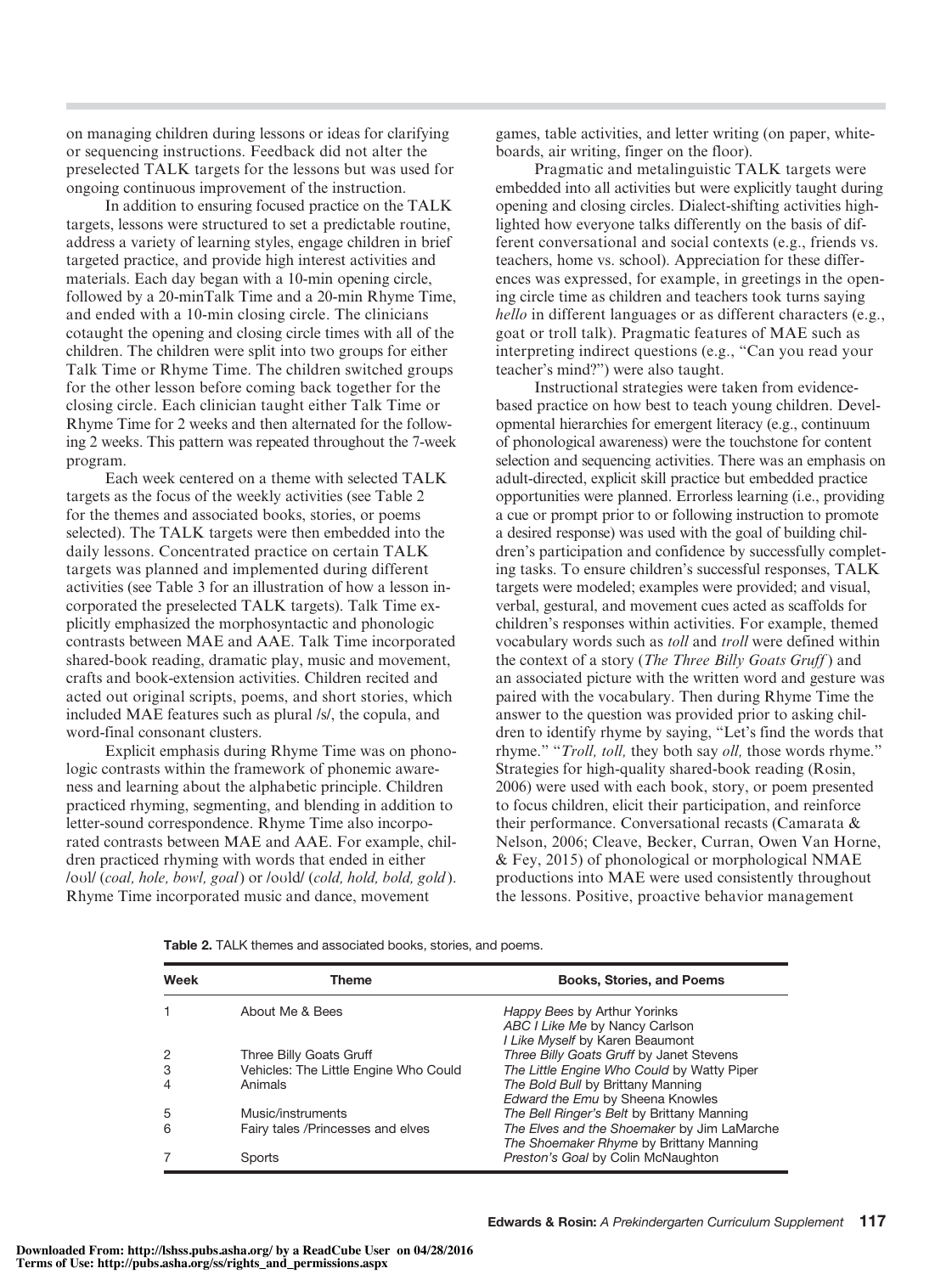Table 3. Week Two: Three Billy Goats Gruff - Examples of TALK targets in the lessons.

| Program component | <b>Activity</b>                                                                                                                                                                                                                                                    | <b>Example</b>                                                                                                                                                                                                                                                                                                                                                                                                                                  |
|-------------------|--------------------------------------------------------------------------------------------------------------------------------------------------------------------------------------------------------------------------------------------------------------------|-------------------------------------------------------------------------------------------------------------------------------------------------------------------------------------------------------------------------------------------------------------------------------------------------------------------------------------------------------------------------------------------------------------------------------------------------|
| Opening circle    | Greetings<br>Hello song<br>Introduce theme                                                                                                                                                                                                                         | Who is here? Say, I am.<br>Who's wearing (color, type of clothing)? Say, I am.<br>Song Script: Hello, Hello, Hello and how are you?<br>I'm fine, I'm fine, and I hope that you are too!<br>Three Billy Goats Gruff: troll, toll, told, gold                                                                                                                                                                                                     |
| <b>Talk Time</b>  | Introduce vocabulary: Define, picture, written word, gesture<br>Shared Book Reading<br>Practice troll vs. goat talk<br>Act out script on the basis of story with contrasts<br>Review story with script using felt board characters<br>Charades: Act out vocabulary | Vocabulary: stroll, troll, toll, told, gold<br>Three Billy Goats Gruff<br>Goat: I am going for a stroll to get nice and fat<br>Troll: Oh no you're not! The troll told him<br>Troll: you must first pay a toll. ONE piece of gold<br>Children "act" out different characters or objects<br>from story<br>Examples: goat, troll, gold, bridge<br>Children guess using the script: Are you a ____?<br>Response: I am a _____. Or I'm not a _____. |
| Rhyme Time        | "Lettercise" song<br>"Rhyming to Read"<br>Consonant-vowel-consonant words were used to teach:<br>• Letter-sound correspondence<br>• Rhyming<br>• Blending<br>• Segmenting "Break it Down"                                                                          | Alphabetic principle<br>Letter sound correspondence<br>Teach the foundational skills to apply to the<br>MAE/NMAE contrasts (e.g., How many sounds<br>do you hear in toll vs. told?)<br>Do toll and told rhyme?<br>Rhyming words are words that sound the same at<br>the end. Script used "Troll, toll, they both say oll,<br>those words rhyme                                                                                                  |
| Closing circle    | Leave-taking "Say goodbye like a goat or a troll<br>to your friend"                                                                                                                                                                                                | Use of different voices to greet your friend                                                                                                                                                                                                                                                                                                                                                                                                    |

Note. TALK Targets: mark copula, auxiliary, the final stressed consonant cluster, and that we all talk differently depending on context. MAE/NMAE = Mainstream American English /non-MAE.

strategies (e.g., arranging the environment to minimize distractions and encourage attention, providing choices, foreshadowing upcoming events and transitions, making curricular adaptions, appreciating positive behaviors, and teaching replacement skills for unwanted behaviors) were essential for increasing self-regulation and readiness for learning. Additional information on the TALK curriculum is available in the TALK manual (see the online supplemental materials, Supplemental Appendix B).

# **Results**

# Pretest Versus Posttest Comparisons

Paired comparison *t* tests were used to compare preversus posttest results for all of the TALK assessments. As expected, there were no significant pre- versus posttest differences for the measures of expressive vocabulary and expressive syntax for either classroom. Children who received the TALK curriculum had significantly higher posttest scores on all three measures of phonological awareness:  $t(9) = 2.293$ ,  $p = .048$ ,  $d = 0.97$ , for the CTOPP blending subtest;  $t(12) = 6.009$ ,  $p < .001$ ,  $d = 2.07$ , for the TOPAS rhyming subtest; and  $t(12) = 3.696$ ,  $p = .003$ ,  $d = 1.35$ , for the TOPAS incomplete words subtest, as illustrated in Figure  $1<sup>1</sup>$ . The children in the TALK classroom also had

higher posttest scores for the experimental measure of comprehension of words produced in MAE that are ambiguous in AAE but not in MAE, as shown in Figure 2. These preversus posttest differences were significant for all singleton consonant words, combined across the morphological and phonological contrast,  $t(12) = 4.629$ ,  $p = .001$ ,  $d = 1.31$ , and for the singleton consonant words in the morphological contrast,  $t(12) = 4.796$ ,  $p < .001$ ,  $d = 1.23$ . The difference between pre- and posttest scores approached significance for the singleton consonant words in the phonological contrast,  $t(12) = 41.949$ ,  $p = .075$ ,  $d = 0.58$ , for children in the TALK classroom. The pre- and posttest results for the MAE comprehension measure were also compared statistically for the children who received the Kindness Curriculum. Because the sample was smaller for the Kindness Curriculum  $(n = 8)$  classroom, these comparisons were made both with paired t tests and with a nonparametric test (the Wilcoxon signed-ranks test). All comparisons were nonsignificant with both analyses. For the less conservative Wilcoxon signed ranks test, the results were  $z(7) = .42$ ,  $p = .67$ , for all singleton consonants;  $z(7) = .94$ ,  $p = .35$ , for the singleton consonant words for the morphological contrast; and  $z(7) = .85$ ,  $p = .40$ , for the singleton consonant words for the phonological contrast. We did not statistically compare the pre- and posttest results for the phonological awareness measures for the children from the Kindness Curriculum classroom because the sample size was too small to make statistical comparisons meaningful. Only two children were able to pass the baseline on the CTOPP blending subtest

118 Language, Speech, and Hearing Services in Schools • Vol. 47 • 113–122 • April 2016

**Downloaded From: http://lshss.pubs.asha.org/ by a ReadCube User on 04/28/2016 Terms of Use: http://pubs.asha.org/ss/rights\_and\_permissions.aspx**

<sup>&</sup>lt;sup>1</sup>The degrees of freedom are 9 rather than 12 for the blending subtest of the CTOPP because three children did not pass the baseline at pretest.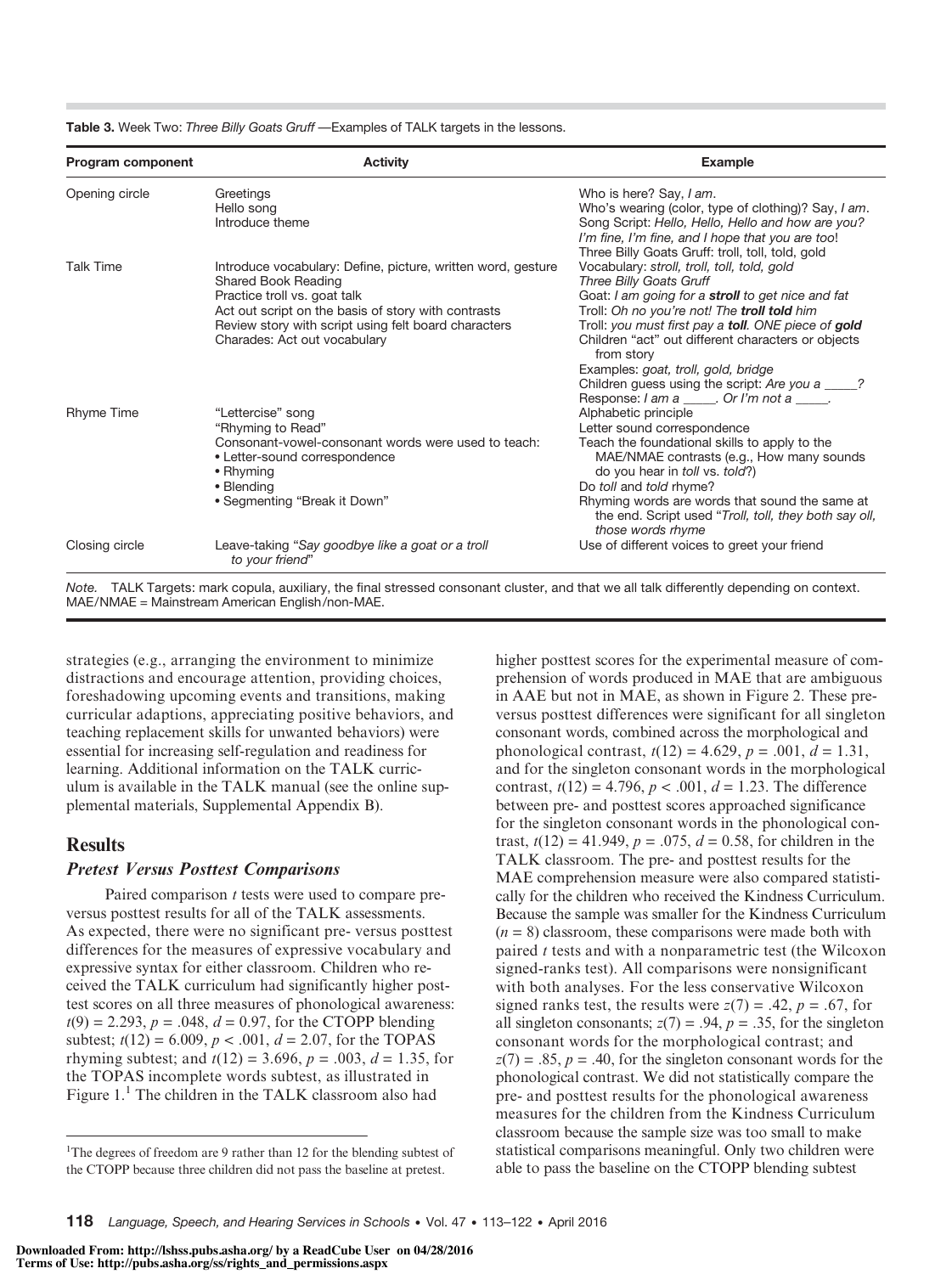

Figure 1. Pre- and posttest mean test scores (bars indicate standard errors) for experimental (top plot) and control (bottom plot) classrooms for three subtests that measure phonological awareness (standardized mean = 10,  $SD = 3$ ).

on the pretest assessment. Although seven out of eight children passed the baseline on both the rhyming and the incomplete words subtests of the TOPAS at pretest, only five of eight children passed the baseline on these subtests at posttest. There were no significant differences on either the EVT-2 or the TACL-EPS between pre- and posttest for either group.

# Parent Questionnaire

We also asked parents to answer an informal questionnaire about the program (see the online supplemental materials, Supplemental Appendix A, for a copy of this questionnaire). We included this informal evaluation in large part because the Head Start administrators were concerned about whether the parents would be uncomfortable with a program that included a focus on differences between mainstream and nonmainstream dialects of English. The parent questionnaire included specific questions about children's phonological awareness skills as well as a section for more general comments on the program. Parents of all 13 participants in the TALK program returned the questionnaires. Thirteen of 13 parents indicated that their children were able to "rhyme words or point out rhymes," "say

the letters of the alphabet," and "say sounds that letters make," and 10 of 13 parents indicated that their children could "break apart words into sounds." The parent reaction was uniformly positive. Parent responses to the question "What is one thing you liked about the program?" included the following: "The fact that I could see that my child was learning. He always came home and talked about what went on in the classroom that day"; "I liked how you used rhyming words to help prepare the children for kindergarten. My favorite activity was sound out the words using the fly swatters"; and "I think all schools should do programs like this. It really help the kids learn." The parent questionnaire was not validated in any way. Nevertheless, with 100% of parents reporting, the responses suggested that parents viewed the TALK program positively.

# **Discussion**

This article reports on a small-scale study to implement TALK, a curriculum supplement designed to enhance NMAE children's knowledge of MAE prior to kindergarten entry. After a short summer program that included only 28 hours of instruction, children in the experimental classroom, but not the control classroom, showed significant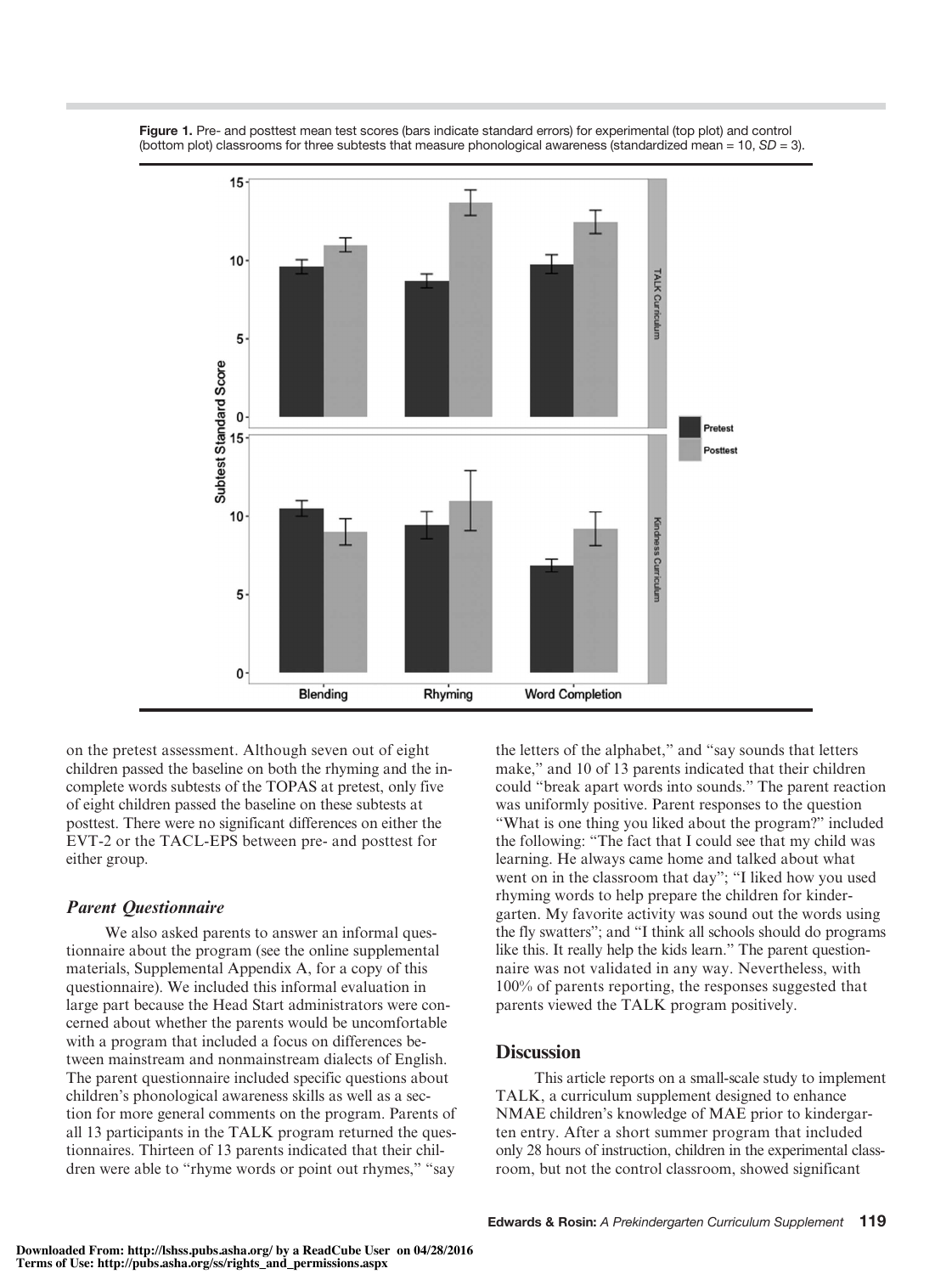

Figure 2. Pre- and posttest mean test scores (bars indicate standard errors) for experimental (top plot) and control (bottom plot) classrooms for experimental measure of comprehension of words that are ambiguous in African American English but not in Mainstream American English.

improvement in their understanding of words that are ambiguous in AAE but unambiguous in MAE, either because of a phonological feature of AAE (final consonant cluster deletion) or a morphological feature of AAE (plural deletion). Children in the experimental classroom, but not the control classroom, also showed significant improvement on three measures of phonological awareness—rhyming, blending, and word completion.

The Hawthorne effect can be ruled out as an explanation of these findings because children in the control classroom received the same amount of instruction, although in a different area altogether. As noted above, the Hawthorne effect results in an improvement in behavior simply as the result of being part of a study. If a Hawthorne effect were present, then we would expect that children in both classrooms would have improved performance on the phonological awareness measures and on MAE comprehension. Furthermore, although the improvement in phonological awareness might have occurred in an emergent literacy curriculum that did not focus on differences between MAE and AAE, it seems unlikely that the improvement in MAE

comprehension would also have been observed. Although it is possible that the lack of a significant pre- versus posttest difference in the control classroom was due to the smaller number of participants in this classroom, a visual inspection of most of the pre- and posttest means for the control classroom (see Figures 1 and 2) suggests that this explanation is unlikely, given the small changes in pre- and posttest scores (except for the Incomplete Words subtest of the TOPAS, for which there was a pretest difference between the two groups).

It should be emphasized that this is an extremely small-scale study with a number of limitations. First and foremost is the small number of participants; there were only 13 children in the experimental classroom and only eight children in the control classroom. Furthermore, there was no independent measure of treatment fidelity for either the TALK program or the Kindness Curriculum. Much more research needs to be done to determine the effectiveness of the TALK curriculum supplement, and there are several specific questions that must be addressed. First, is it preferable to explicitly tell children that AAE (home talk)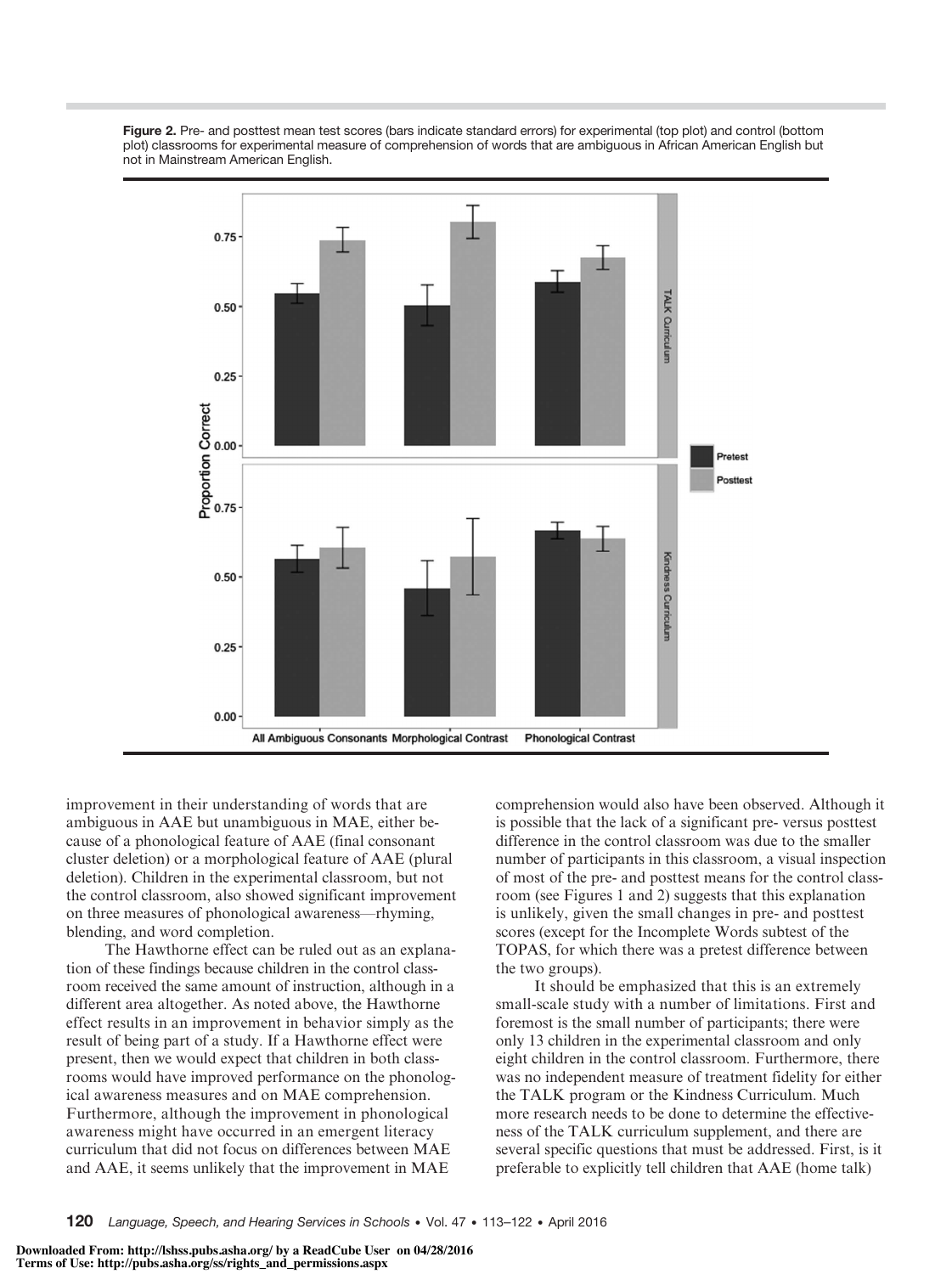and MAE (school talk) are being contrasted? TALK did not do this with prekindergarten children, but the Toggle Talk program developed by Craig (2013) uses explicit instruction with children who are only slightly older than the children in the current study (kindergarten and first grade students). Second, is it important to include phonological and pragmatic differences as well as morphosyntactic differences between MAE and AAE? Again, TALK differs from Toggle (Craig, 2013) in that the latter focuses only on morphosyntactic differences. Third, who should implement this curriculum supplement? The TALK program was implemented by graduate students in speech-language pathology under the supervision of an SLP, whereas Toggle Talk is designed to be implemented by classroom teachers. Should the TALK program be implemented in 4K classrooms by a school SLP or by the classroom teacher? Or would it be most effective if the teacher and the school SLP worked together?

Another issue that must be addressed is the dialect spoken by the teacher and other adults in the classroom. In this study, the Head Start teacher spoke only MAE, whereas his teaching assistants spoke both MAE and AAE in the classroom. In most instances, it seems likely that the classroom teacher will speak MAE, but it seems equally likely that not all adults in the classroom will speak MAE consistently, particularly in a school setting with parent volunteers. This will result in challenging situations for the school SLP to negotiate, and additional research will be needed to determine what the best practices are in such contexts.

Last, the most important question is whether the differences observed in this study are sustained over the long term—that is, do children who participate in the TALK program perform differently at the end of kindergarten relative to children who do not? Do they learn to dialect shift from AAE to MAE earlier than children who do not participate in such a program? Are there secondary academic gains for children who participate in such a program relative to children who do not? Although the majority of AAE-speaking children learn to dialect shift by the end of second grade without any direct intervention, approximately 33% do not, and these children are at the highest risk for academic failure (Craig et al., 2014; Terry & Connor, 2012; Terry et al., 2012; Terry, Connor, Thomas-Tate, & Love, 2010). Would TALK or a similar program prior to kindergarten entry help some or all of these at-risk children?

Although much future research is needed to address these questions, these results add to a growing body of research that suggest that it is feasible to teach even young children who speak a nonmainstream dialect of English about MAE prior to kindergarten entry. This program is similar to other developmentally appropriate emergent literacy programs; the crucial difference is that the targets highlight contrasts between MAE and nonmainstream dialects. TALK was designed as a classroom program. As such, it could be implemented in a 4K classroom by a SLP as a Tier 1 Response To Intervention in a school where there many students speak a nonmainstream dialect. The goals of the TALK program are within the school SLP's

scope of practice (e.g., the focus on phonological awareness and on complex language production and comprehension). Furthermore, TALK uses techniques that are already familiar to school SLPs on the basis of other forms of speech and language intervention (e.g., conversational recasting). If a program such as TALK proves to be effective in larger scale future studies and if it can be implemented more widely in 4K classrooms by school SLPs, then children from low-SES families who speak a nonmainstream dialect of English will enter kindergarten with some knowledge of MAE and of dialect shifting.

As noted above, much more research is needed to evaluate the long-term effects of programs such as TALK. However, our working hypothesis is that such programs will allow NMAE speakers to allocate fewer cognitive resources to dialect mismatch at the onset of their academic career. Therefore, they will have more cognitive resources to focus on the general academic learning goals in their kindergarten classrooms.

# Acknowledgments

This work was supported by a Wisconsin Institutes for Discovery Seed grant, awarded to Mark S. Seidenberg; National Institute on Deafness and Other Communication Disorders Grant R01 02932 and National Science Foundation Grant BCS-0729140, awarded to Jan Edwards; National Institute of Child Health and Human Development Grant P30 HD03352, awarded to the Waisman Center, and by a Friends of the Waisman Center grant to Jan R. Edwards. We are grateful to all of the children who participated in this study and to their families, and we thank teachers and staff of the Dane County Parent Council as well. We also thank Ruby Braxton, Alia Dayne, Megan Gross, Ali Holt, Doris Leeper, Brittany Manning, Maryellen MacDonald, Monique Mills, Elisabeth Piper, Mark Seidenberg, and Alissa Schneeberg for their contributions to many aspects of this research program.

# **References**

- Blachman, B., Ball, E., Black, R., & Tangel, D. (2000). Road to the code: A phonological awareness program for young children. Baltimore, MD: Brookes.
- Brown, M., Sibley, D., Washington, J. A., Rogers, T. T., Edwards, J., MacDonald, M. C., & Seidenberg, M. S. (2015). Impact of dialect knowledge on a basic component of learning to read. Frontiers in Psychology, 6, 196.
- Bunce, B. (2008). Early literacy in action: The language-focused curriculum for preschool. Baltimore, MD: Brookes.
- Camarata, S., & Nelson, K. (2006). Conversational recast intervention with preschool and older children. In R. McCauley & M. Fey (Eds.). Treatment of language disorders in children (pp. 237–266). Baltimore, MD: Brookes.
- Carrow-Woolfolk, E. (1999). Test of Auditory Comprehension of Language–Third Edition. Austin, TX: Pro-Ed.
- Cleave, P., Becker, S., Curran, M., Owen Van Horne, A., & Fey, M. (2015). The efficacy of recasts in language intervention: A systematic review and meta-analysis. American Journal of Speech-Language Pathology, 24, 237–255.
- Clopper, C. G. (2012). Effect of dialect variation on the semantic predictability effect. Language and Cognitive Processes, 27, 1002–1020.